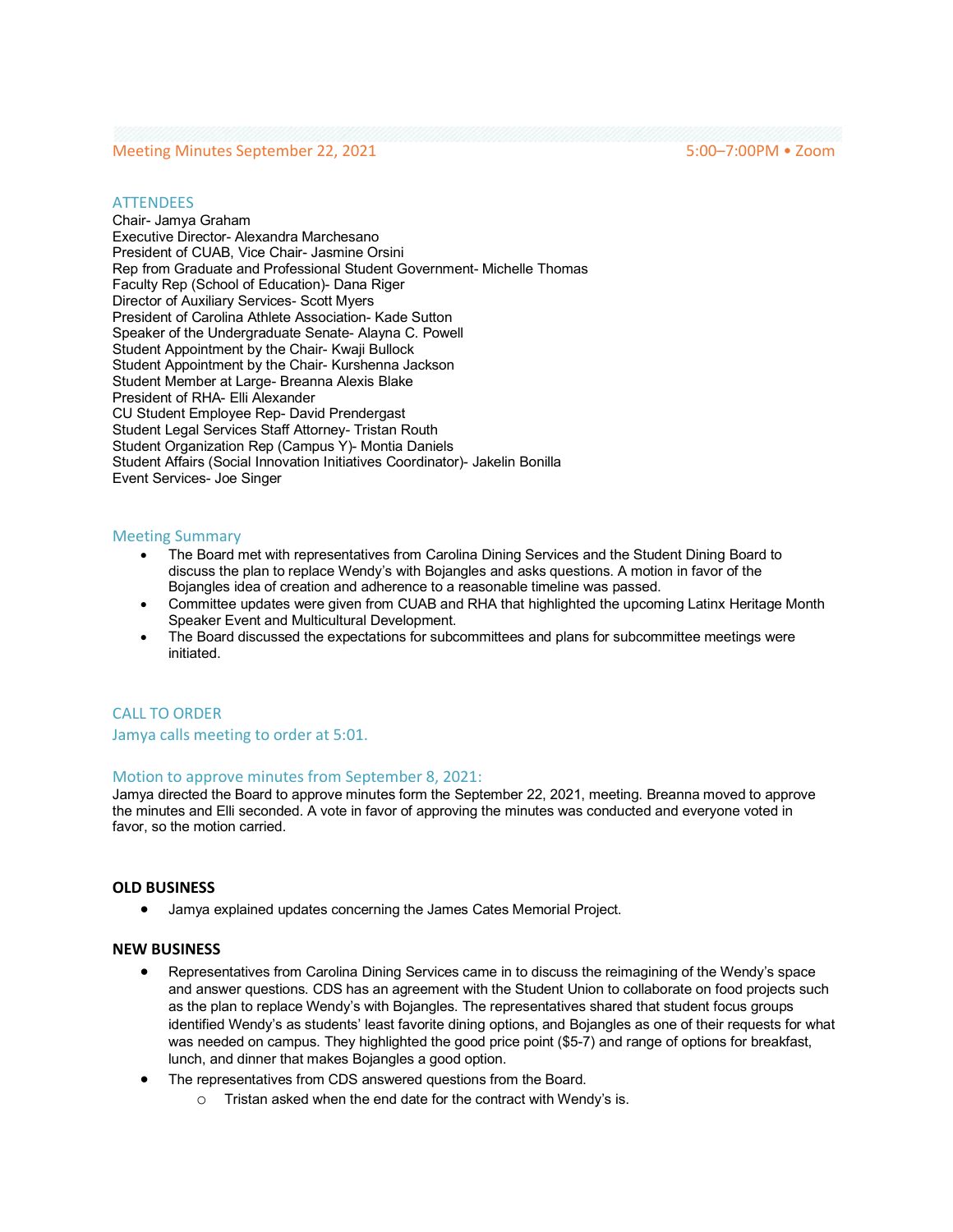- § Scott Myers explained that because Wendy's contract is not tied to the university, they are not compelled to wait until a certain date. Typically, a 30-day notice is given.
- o Breanna Blake asked how long the space would be without an occupant during the transition from Wendy's to Bojangles.
	- § Scott said that it will depend on the conditions and that, with the way CDS is in need of food outlets right now to accommodate command, construction on this project would most likely be planned for next summer.
- o Breanna also asked what the impact of the switch to Bojangles would be on Wendy's workers.
	- The Rep from CDS explained that the workers are CDS employees and would retain their jobs through the transition, with new training being needed.
- o Jamya asked how many positions would be open for student employees.
	- The CDS Rep said they are open to hiring student employees, but often have trouble attracting their interest.
- o Alayna Powell asked if the plan includes any healthier meal options.
	- The CDS Rep referenced the Bojangles menu and showed that there are some salads available that could be incorporated into the plan as meal options.
- o Jamya asked if the use of Plus Swipes and Flex would be possible.
	- The CDS rep said that the menu sets up well for Plus Swipes.
- o Tristan asked if it is possible for Wendy's to pull out earlier, upon hearing about the deal with Bojangles.
	- § Scott explains that the plan is to wait for approval and a more concrete budget estimate before making the plan apparent to Wendy's.
- $\circ$  Tristan inquired if Bojangles is a part of the Coalition of Immokalee Workers, which is the organization that students protested Wendy's lack of participation in.
	- The Board members weren't sure if Bojangles was a part of this organization.
- o Brenna asked if further data about where students align on whether they prefer Wendy's or Bojangles has been collected more recently.
	- Scott explained that it is difficult to gauge current opinion on the idea given the circumstances of the last two years surrounding COVID. The information that showed the student population's interest in Bojangles was from 2019, but he explained the Student Dining Board has expressed steady support for the project over the past 3 years.
- o Dana Riger inquired if, in the poll provided by CDS, the dining options students said they wanted were self-identified or choices provided by the poll.
	- Scott explained that the responses students gave to that question were verbatim.
- o Jamya asked if seating in the Wendy's area would be impacted by the construction plans of Bojangles. She also posed the question of whether the goal would be to expand or confine the space designated for the restaurant.
	- § Scott explained that that will be something discussed during design planning once the plan is approved.
- o Dana posed the question of whether the Union wants another corporate chain in that space or if they want to offer that space to possibly an independently owned or black-owned business.
	- Scott responded that offering the space to a brand that doesn't get much business may be harmful to the goal of attracting traffic to that area of the Union.
- $\circ$  Tristan asked if it would be hard to fill a space that big with a minor business.
	- § Scott responded that it is hard financially to offer that large of a space to a smaller company, and a big draw in the form of a popular business is needed to get students to that area of the Union.
- o The rep from the Student Dining Board explained that if the question of what business they would want to take that spot were to be posed to students again, through polls and public interest surveys, the process dictates that we might not see a change for another couple years.
- o Breanna asked why Bojangles was chosen by CDS to fill Wendy's space.
	- The rep from the Student Dining Board explained that focus groups showed that students were advocating for Bojangles.
- o Jamya asked if CDS would consider redoing the study on what vendors students are interested in.